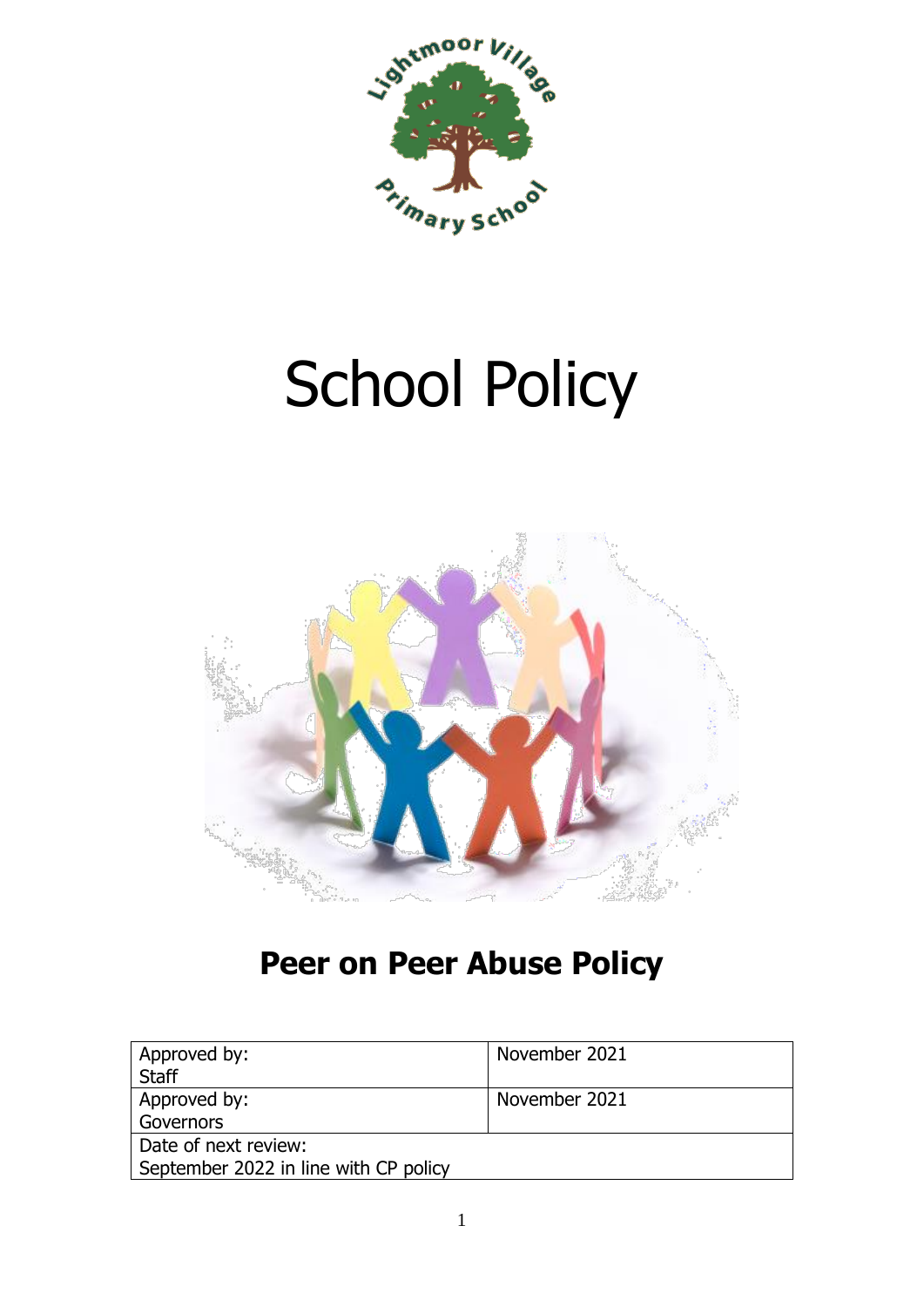#### **Introduction**

Keeping Children Safe in Education 2021 states that Governing bodies and proprietors should ensure that their child protection policy includes:

- procedures to minimise the risk of peer on peer abuse;
- how allegations of peer on peer abuse will be recorded, investigated and dealt with;
- clear processes as to how victims, perpetrators and any other child affected by peer on peer abuse will be supported;
- a clear statement that abuse is abuse and should never be tolerated or passed off as "banter", "just having a laugh" or "part of growing up";
- recognition of the gendered nature of peer on peer abuse (i.e. that it is more likely that girls will be victims and boys perpetrators), but that all peer on peer abuse is unacceptable and will be taken seriously; and
- the different forms peer on peer abuse can take.

The guidance also states that Governing bodies and proprietors should ensure their Child Protection and Safeguarding Policy reflects the fact that additional barriers can exist when recognising abuse and neglect in this group of children (Children with special educational needs (SEN) and disabilities) These can include being more prone to peer group isolation than other children.

While it is recommended that Peer on Peer abuse is associated with the Child Protection and Safeguarding Policy, due to the sensitive nature and specific issues involved with peer on peer abuse this separate policy guidance template has been completed to annex Lightmoor Village Primary School Child Protection and Safeguarding Policy. This policy should also be read in conjunction with the Positive Behaviour Policy and E-safety policy.

At Lightmoor Village Primary School, we are committed to the prevention, early identification and appropriate management of peer on peer abuse and to ensure that any form of peer on peer abuse or sexually harmful behaviour is dealt with immediately and consistently. This will reduce the extent of harm to the young person and minimise the potential impact on that individual child's emotional and mental health and wellbeing.

**All** staff will be trained in our settings policy and procedures with regards to peer on peer abuse and the important role they have to play in preventing it and responding where they believe a child may be at risk from it. This policy applies to governors and members of staff including volunteers.

#### **Definition**

Peer-on-peer abuse is any form of physical, sexual, emotional and financial abuse, and coercive control exercised between children, and within children's relationships (both intimate and nonintimate), friendships, and wider peer associations.

Online peer-on-peer abuse is any form of peer-on-peer abuse with a digital element, for example, sexting, online abuse, coercion and exploitation, peer-on-peer grooming, threatening language delivered via online means, the distribution of sexualised content and harassment.

Peer on peer abuse is most likely to include, but may not be limited to:

• bullying (including cyberbullying, prejudice-based and discriminatory bullying);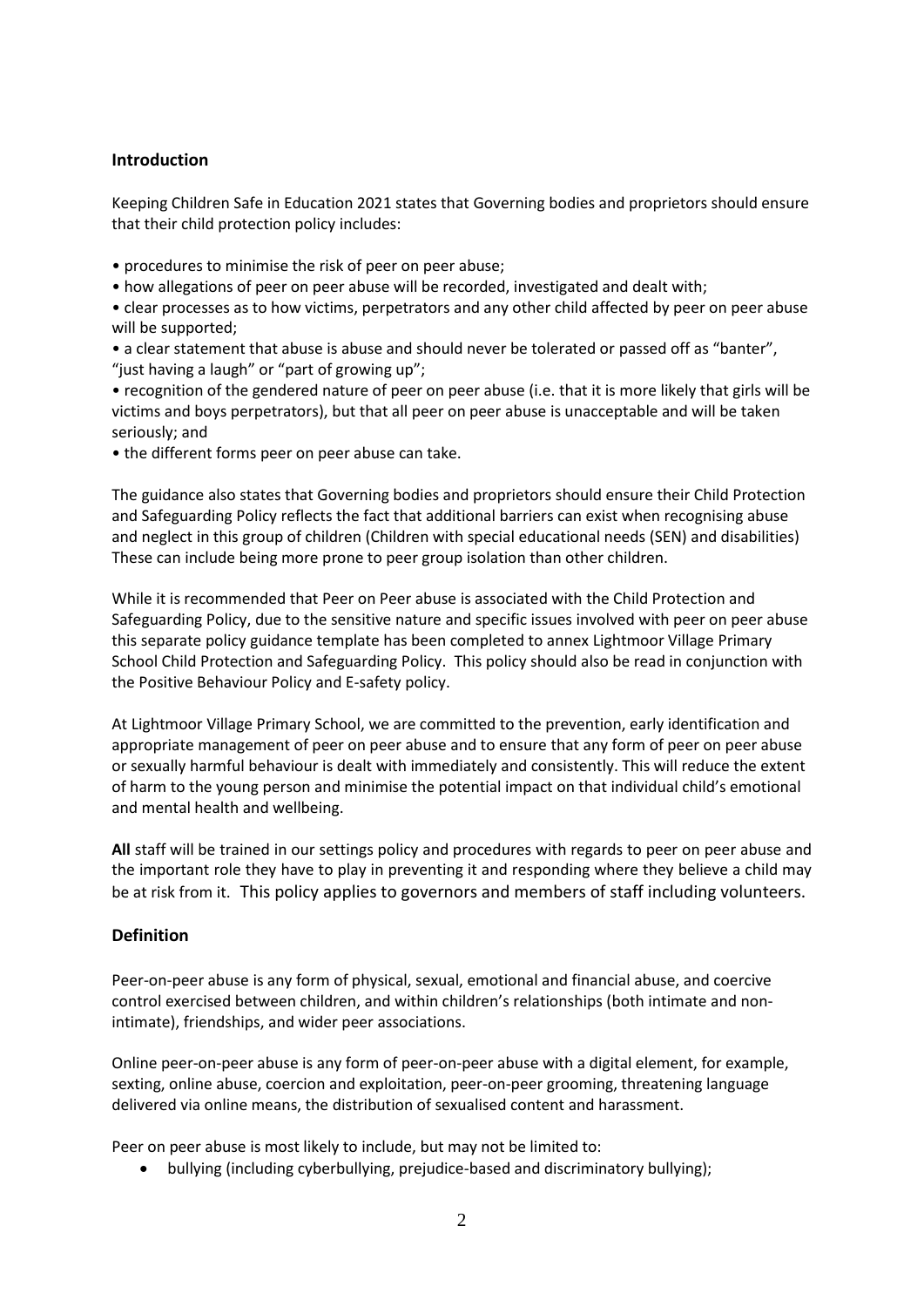- abuse in intimate personal relationships between peers;
- physical abuse such as hitting, kicking, shaking, biting, hair pulling, or otherwise causing physical harm (this may include an element of online which facilitates, threatens and/or encourages physical abuse);
- sexual violence, such as rape, assault by penetration and sexual assault (this may include an online element which facilitates, threatens and/or encourages sexual violence);
- sexual harassment, such as sexual comments, remarks, jokes and online sexual harassment, which may be stand-alone or part of a broader pattern of abuse;
- causing someone to engage in sexual activity without consent, such as forcing someone to strip, touch themselves sexually, or to engage in sexual activity with a third party;
- consensual and non-consensual sharing of nudes and semi nudes images and or videos (also known as sexting or youth produced sexual imagery);
- up-skirting, which typically involves taking a picture under a person's clothing without them knowing, with the intention of viewing their genitals or buttocks to obtain sexual gratification, or cause the victim humiliation, distress or alarm;
- initiation/hazing type violence and rituals (this could include activities involving harassment, abuse or humiliation used as a way of initiating a person into a group and may also include an online element).

There is no clear boundary between incidents that should be regarded as abusive and incidents that are more properly dealt with as bullying, sexual experimentation etc. This is a matter of professional judgement. If one child or young person causes harm to another, this should not necessarily be dealt with as abuse.

However, it may be appropriate to regard a young person's behaviour as abusive if:

- There is a large difference in power (for example age, size, ability, development) between the young people concerned; or
- The perpetrator has repeatedly tried to harm one or more other children; or
- There are concerns about the intention of the alleged young person.

If the evidence suggests that there was an intention to cause severe harm to the victim, this should be regarded as abusive whether or not severe harm was actually caused.

#### **Vulnerabilities**

As a school we will recognise any child can be vulnerable to peer on peer abuse including:

- Individual and situation factors can increase a child's vulnerabilities to abuse by their peers such as the sharing of an image or photograph
- Children who are socially isolated from their peers
- Children who are questioning or exploring their sexuality may also be particularly vulnerable to abuse
- Children with certain characteristics such as sexual orientation, ethnicity, race or religious beliefs
- Children with Special Educational Needs and/or Disabilities (SEND)

#### **Prevention**

As a school, we will actively seek to raise awareness of and prevent all forms of peer on peer abuse by: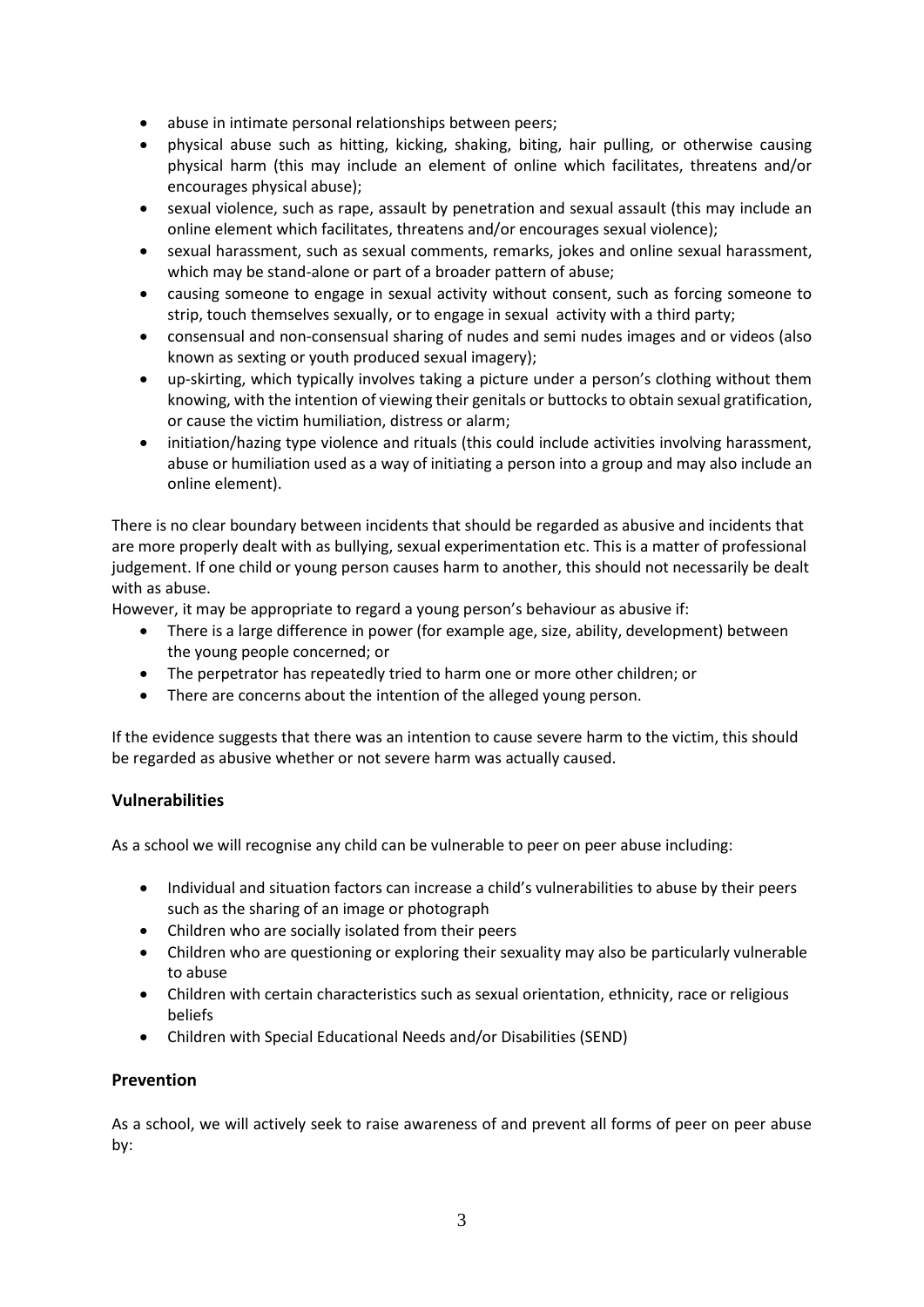- Educating all governors, its senior leadership team, staff, students, and parents about this issue
- Educating children about the nature and prevalence of peer on peer abuse, positive, responsible and safe use of social media, and the unequivocal facts about consent, via the curriculum
- Engaging parents on these issues
- Supporting the on-going welfare of the student body by drawing on multiple resources that prioritise student mental health, and by providing in-school counselling and therapy to address underlying mental health needs
- Working with governors, the senior leadership team and all staff, students and parents to address equality issues, to promote positive values and to encourage a culture of tolerance and respect amongst all members of the school community
- Creating conditions in which our students can aspire to, and realise, safe and healthy relationships fostering a whole-school culture
- Responding to cases of peer on peer abuse promptly and appropriately
- Ensuring that all peer on peer abuse issues are fed back to the DSL and deputies so that they can spot and address any concerning trends and identify students who may be in need of additional support

We will actively engage with TWSP in relation to peer on peer abuse, and work closely with external agencies. The relationship our setting has built with these partners is essential to ensuring that we are able to prevent, identify early, and appropriately handle cases of peer on peer abuse. The DSL (or deputy) will regularly review behaviour incident logs which can help to identify any changes in behaviour and/or concerning patterns or trends at an early stage.

We will minimise the risk of allegations against other pupils by:-

- In line with the Relationships Education, Relationships and Sex Education (RSE) and Health Education statutory guidance 2019, providing a developmentally appropriate PSHE syllabus (Character Education) which develops pupils understanding of acceptable behaviour
- keeping themselves safe, the nature of peer on peer abuse and what is meant by consent
- Having a robust Online and Mobile Technology safety programme which develops pupils' knowledge, understanding and skills, to ensure personal safety and self-protection when using the internet and social networking
- Having robust monitoring and filtering systems in place to ensure pupils are safe and act appropriately when using information technology in school
- Having systems in place for any pupil to raise concerns with staff, knowing that they will be listened to, believed and valued in a non-judgemental environment
- Delivering targeted work on keeping safe to all pupils
- When required, developing robust risk assessments & providing targeted work for pupils identified as being a potential risk to other pupils
- Creating a safe culture in school by implementing policies and procedures that address peer on peer abuse and harmful attitudes, promoting healthy relationships and attitudes to gender and sexuality

#### **Allegations against other pupils which are safeguarding issues**

Occasionally, allegations may be made against pupils by other young people in the school, which are of a safeguarding nature. Safeguarding issues raised in this way may include physical abuse, emotional abuse, sexual abuse, teenage relationship abuse and sexual exploitation, bullying, cyber bullying and sexting. It should be considered as a safeguarding allegation against a pupil if some of the following features are present.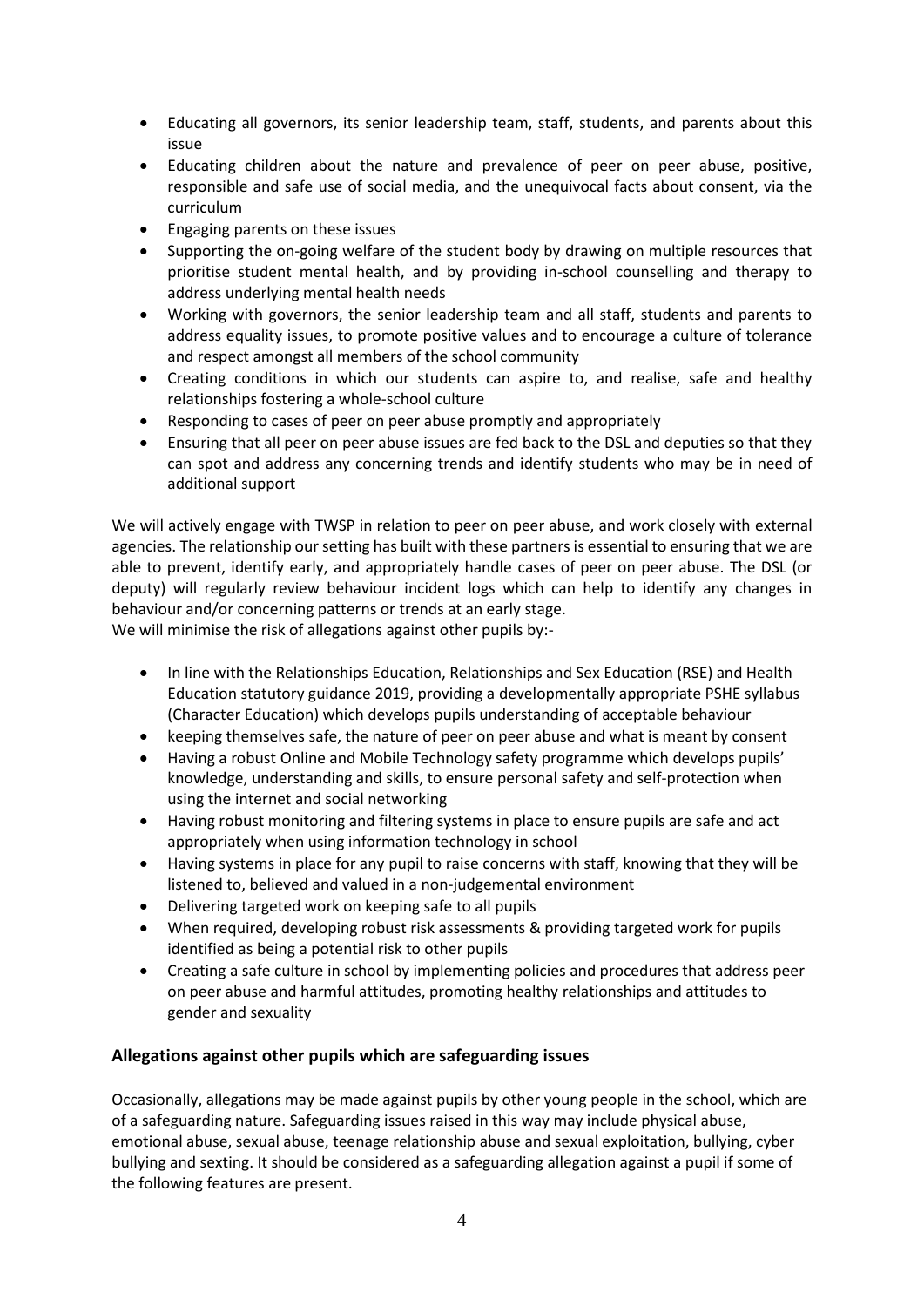The allegation:-

- Is made against an older pupil and refers to their behaviour towards a younger pupil or a more vulnerable pupil
- Is of a serious nature, possibly including a criminal offence
- Raises risk factors for other pupils in the school
- Indicates that other pupils may have been affected by this student
- Indicates that young people outside the school may be affected by this student

#### **Examples of safeguarding issues against a pupil could include:**

#### **Sexual Violence and Sexual Harassment**

All those part of our community believe that sexual violence and sexual harassment is not acceptable and will not be tolerated. We understand that sexual violence and sexual harassment can occur between two children **of any age and sex.** It can occur online. It can also occur through a group of children sexually assaulting or sexually harassing a single child or group of children.

We recognise that children who are victims of sexual violence and sexual harassment will likely find the experience stressful and distressing. This will, in all likelihood, adversely affect their educational attainment and will be exacerbated if the alleged perpetrators(s) attends our setting. Sexual violence and sexual harassment exist on a continuum and may overlap, they can occur online and offline (both physical and verbal) and are never acceptable.

Staff are aware that some groups are potentially more at risk. We know that evidence shows girls, children with SEND and LGBT children are at greater risk.

We will ensure that staff are aware of the importance of:

- Challenging inappropriate behaviours
- Making clear that sexual violence and sexual harassment is not acceptable, will never be tolerated and is not an inevitable part of growing up
- Not tolerating or dismissing sexual violence or sexual harassment
- Challenging physical behaviours (potentially criminal in nature)

For the purpose of this policy, we use the term 'victim', 'alleged perpetrator(s)' or where appropriate 'perpetrator(s)'. Ultimately, the use of appropriate terminology will be determined, as appropriate, on a case-by-case basis.

Along with providing support to children who are victims of sexual violence or sexual harassment, we will provide the alleged perpetrator(s) with an education, safeguarding support as appropriate and implement any disciplinary sanctions. We recognise that a child abusing another child may be a sign they have been abused themselves or a sign of wider issues that require addressing within the culture of our setting. Taking disciplinary action and providing appropriate support, can, and should, occur at the same time if necessary. We understand that reports of sexual violence and sexual harassment are extremely complex to manage. We know it is essential that victims are protected, offered appropriate support and every effort is made to ensure their education is not disrupted. We also know it is also important that other children, and our staff are supported and protected as appropriate.

We will try to be aware of, and respond appropriately to **all reports and concerns**, including those outside of our setting, and or online.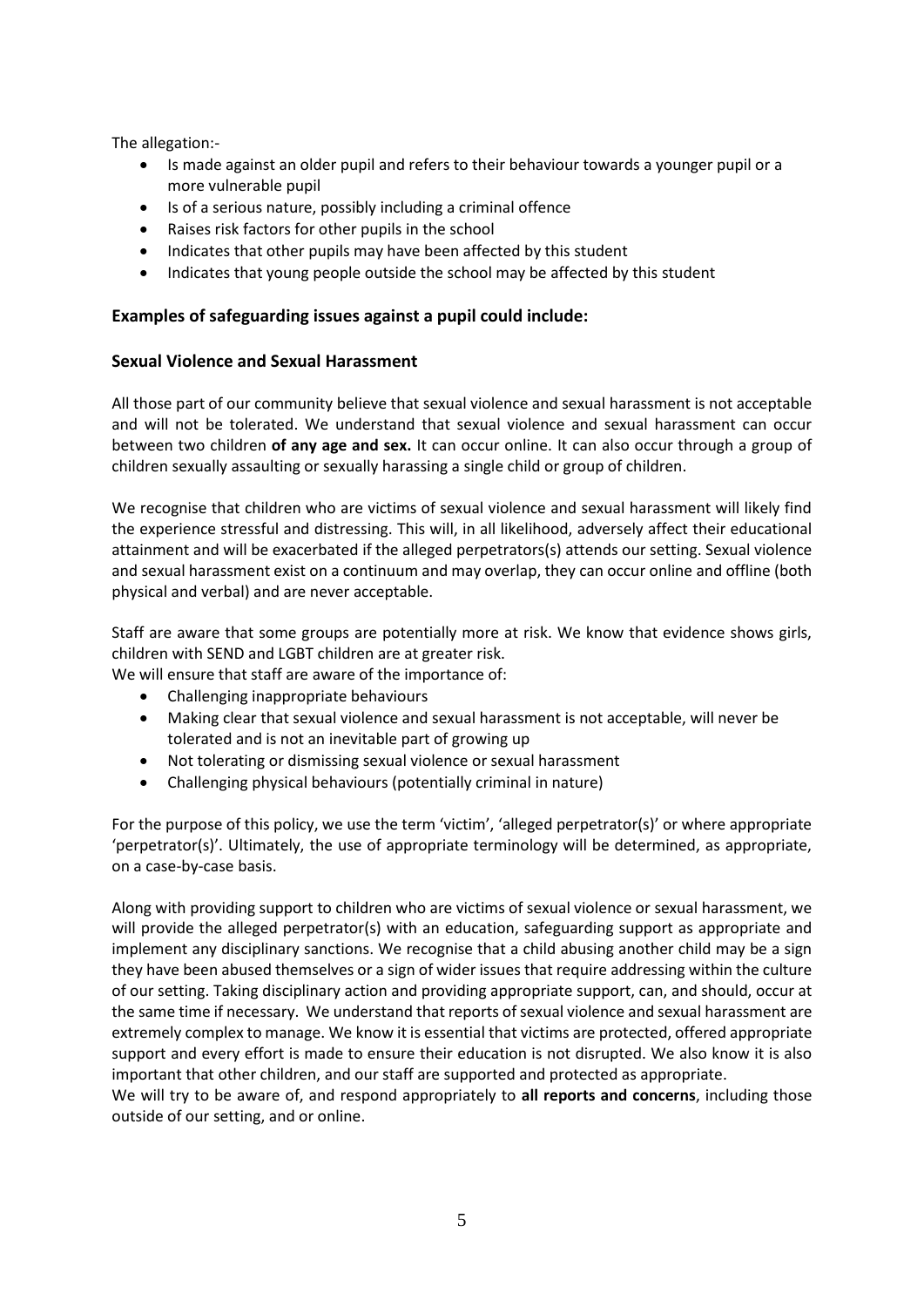#### **Sexual Violence**

Our staff are aware of sexual violence and the fact children can, and sometimes do, abuse their peers in this way both inside and outside of our setting. We refer to sexual violence as sexual offences under the Sexual Offences Act 2003 as described below:

**Rape:** A person (A) commits an offence of rape if: he intentionally penetrates the vagina, anus or mouth of another person (B) with his penis, B does not consent to the penetration and A does not reasonably believe that B consents.

**Assault by Penetration:** A person (A) commits an offence if: s/he intentionally penetrates the vagina or anus of another person (B) with a part of her/his body or anything else, the penetration is sexual, B does not consent to the penetration and A does not reasonably believe that B consents.

**Sexual Assault:** A person (A) commits an offence of sexual assault if: s/he intentionally touches another person (B), the touching is sexual, B does not consent to the touching and A does not reasonably believe that B consents.

**Causing someone to engage in sexual activity with consent:** A person (A) commits an offence if: s/he intentionally causes another person (B) to engage in an activity, the activity is sexual, B does not consent to engaging in the activity, and A does not reasonably believe that B consents. (This could include forcing someone to strip, touch themselves sexually, or to engage in sexual activity with a third party.)

We believe that **consent** is about having the freedom and capacity to choose. Consent to sexual activity may be given to one sort of sexual activity but not another, e.g.to vaginal but not anal sex or penetration with conditions, such as wearing a condom. Consent can be withdrawn at any time during sexual activity and each time activity occurs. Someone consents to vaginal, anal or oral penetration only if s/he agrees by choice to that penetration and has the freedom and capacity to make that choice.

#### **Sexual consent**

- a child under the age of 13 can never consent to any sexual activity;
- the age of consent is 16:
- sexual intercourse without consent is rape.

#### **Physical Abuse**

Physical abuse may include, hitting, kicking, nipping, shaking, biting, hair pulling, or otherwise causing physical harm to another person. There may be many reasons why a child harms another and it is important to understand why a young person has engaged in such behaviour, including accidentally, before considering the action or sanctions to be undertaken.

#### **Sexual Harassment**

Child on child Sexual Harassment is unwanted conduct of a sexual nature that can occur online and offline both inside and outside of our setting. Sexual harassment is likely to: violate a child's dignity, and/or make them feel intimidated, degraded or humiliated and/or create a hostile, offensive or sexualised environment.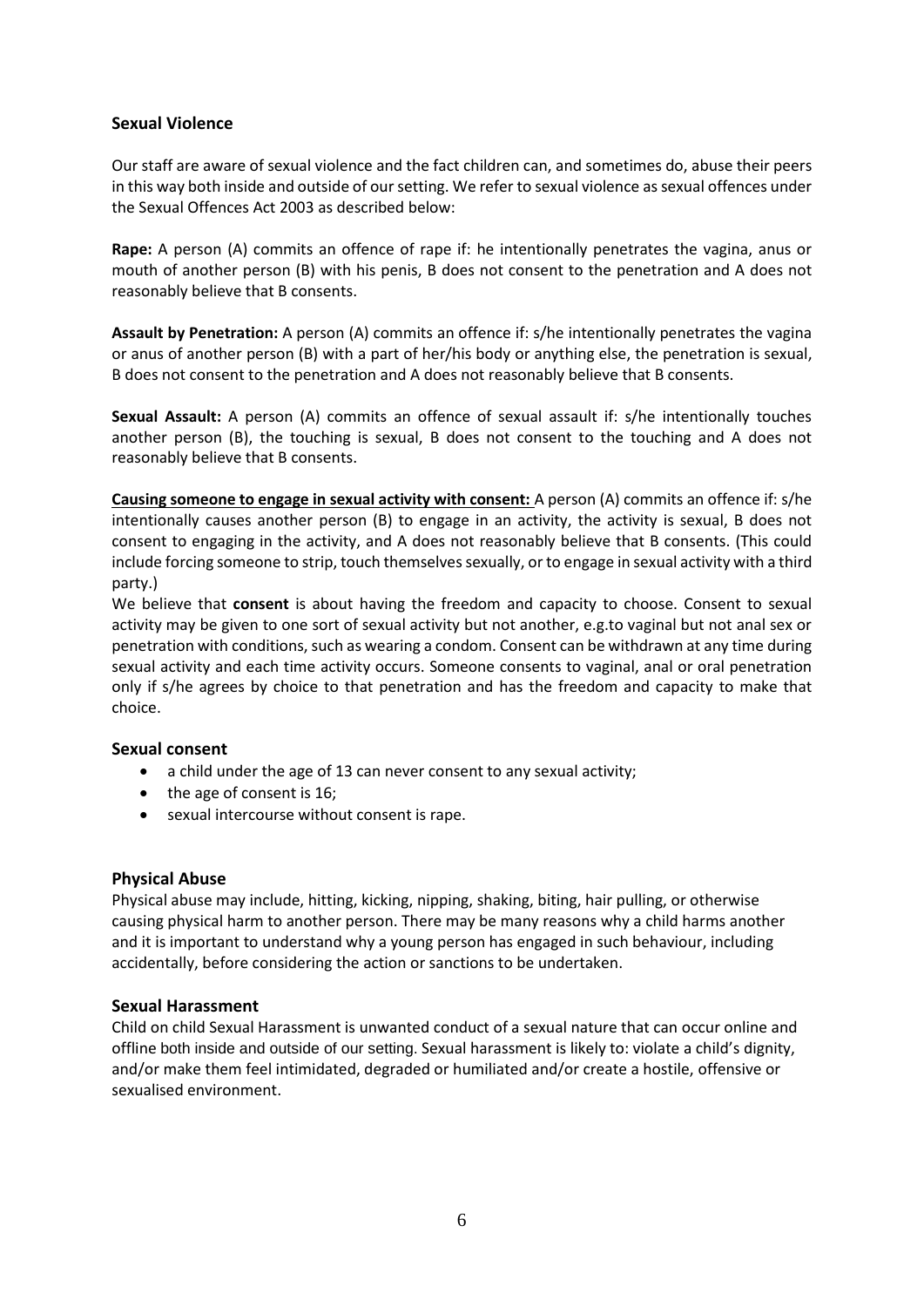#### **Sexual harassment can include:**

- sexual comments, such as: telling sexual stories, making lewd comments, making sexual remarks about clothes and appearance and calling someone sexualised names;
- sexual "jokes" or taunting;
- physical behaviour, such as: deliberately brushing against someone, interfering with someone's clothes (schools and colleges should be considering when any of this crosses a line into sexual violence - it is important to talk to and consider the experience of the victim) and displaying pictures, photos or drawings of a sexual nature; and
- online sexual harassment. This may be standalone, or part of a wider pattern of sexual harassment and/or sexual violence. It may include:
	- non-consensual sharing of sexual images and videos;
	- sexualised online bullying;
	- unwanted sexual comments and messages, including, on social media; and
- sexual exploitation; coercion and threats
- consensual and non-consensual sharing of nudes and semi-nudes images and/or videos.

#### **Bullying**

Bullying is unwanted, aggressive behaviour that involves a real or perceived power imbalance. The behaviour is repeated, or has the potential to be repeated, over time. Both young people who are bullied and who bully others may have serious, lasting problems.

In order to be considered bullying, the behaviour must be aggressive and include:

- An Imbalance of Power: Young people who bully use their power—such as physical strength, access to embarrassing information, or popularity—to control or harm others. Power imbalances can change over time and in different situations, even if they involve the same people.
- Repetition: Bullying behaviours happen more than once or have the potential to happen more than once.

Bullying includes actions such as making threats, spreading rumours, attacking someone physically or verbally or for a particular reason e. g. size, hair colour, race, gender, sexual orientation, and excluding someone from a group on purpose.

#### **Cyber bullying**

Cyber bullying is the use of phones, instant messaging, e-mail, chat rooms or social networking sites such as Facebook, Instagram and Twitter to harass threaten or intimidate someone for the same reasons as stated above. It is important to state that cyber bullying can very easily fall into criminal behaviour under the Communications Act 2003, Section 127 which states that electronic communications which are grossly offensive or indecent, obscene or menacing, or false, used again for the purpose of causing annoyance, inconvenience or needless anxiety to another could be deemed to be criminal behaviour. If the behaviour involves the taking, sharing or distributing indecent images of young people under the age of 18, then this is also a criminal offence under the Sexual Offences Act 2003. Outside of the immediate support young people may require in these instances, if a child is 10 and above, the school will have no choice but to involve the police to investigate these situations.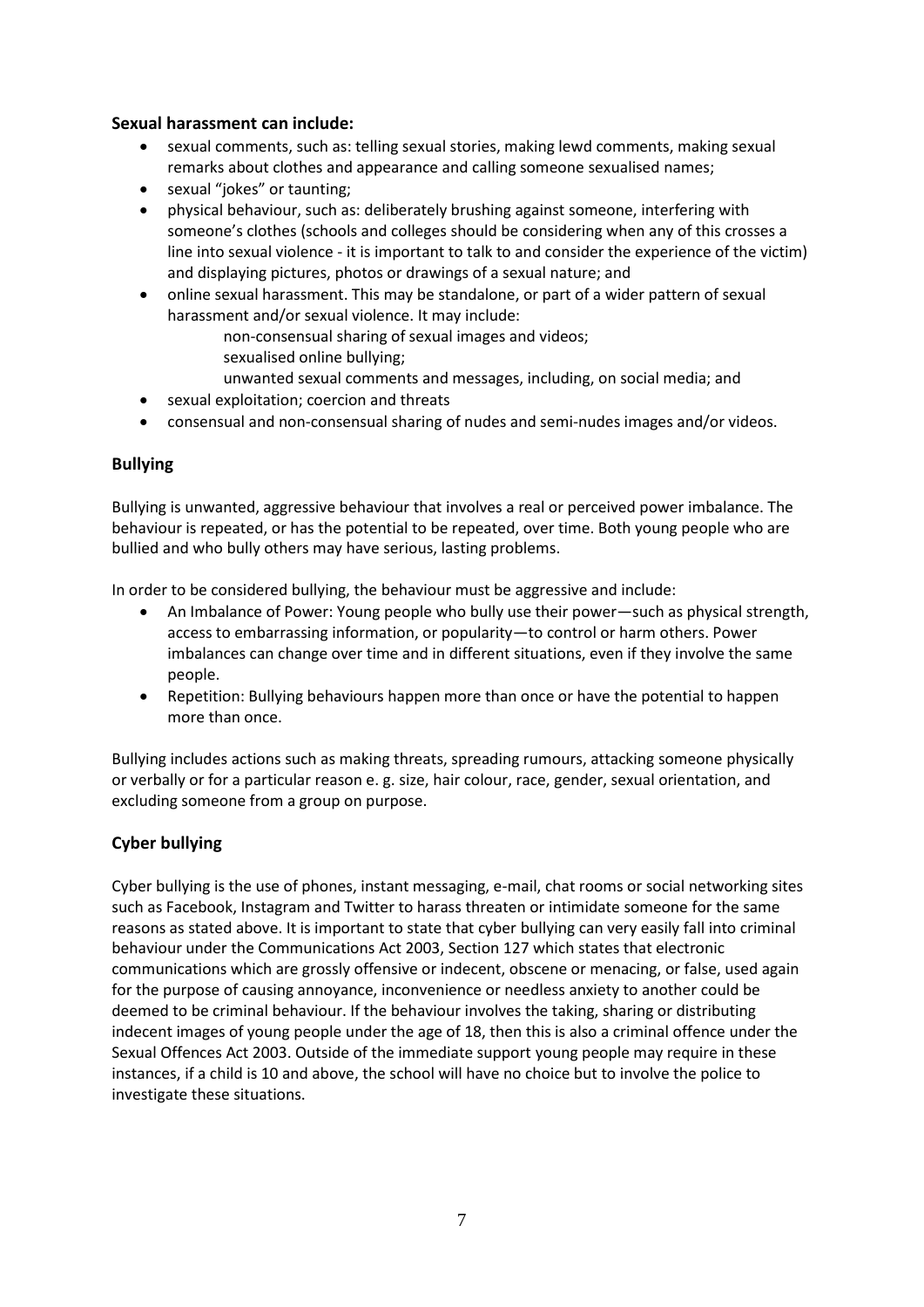#### **Sexting**

Sexting is when someone sends or receives a sexually explicit text, image or video. This includes sending 'nude pics', 'rude pics' or 'nude selfies'. Pressuring someone into sending a nude picture can happen in any relationship and to anyone, regardless of their age, gender or sexual preference. However, once the image is taken and sent, the sender has lost control of the image and these images could end up anywhere. By having in their possession, or distributing, indecent images of a person under 18 on to someone else, young people are not even aware that they could be breaking the law as stated as these are offences under the Sexual Offences Act 2003.

#### **Emotional Abuse**

Can include blackmail or extortion and may also include threats and intimidation. This harmful behaviour can have a significant impact on the mental health and emotional well- being of the victim and can lead to self-harm.

#### **Sexual Abuse and Harmful Sexual Behaviour**

#### **Harmful sexual behaviour**

Children's sexual behaviour exists on a wide continuum, from normal and developmentally expected to inappropriate, problematic, abusive and violent. Problematic, abusive and violent sexual behaviour is developmentally inappropriate and may cause developmental damage. We use the term "harmful sexual behaviour" (HSB). **HSB can occur online and/or face to face and can also occur simultaneously between the two.** We will consider HSB in a child protection context.

We will follow the specialist support and advice on HSB available from the specialist sexual violence sector. Our DSL will undertake training in HSB and incorporate this into our approach to managing sexual violence and sexual harassment.

Addressing inappropriate behaviour **can** be an important intervention that helps prevent problematic, abusive and/or violent behaviour in the future. Children displaying HSB have often experienced their own abuse and trauma. We understand it is important that they are offered appropriate support.

#### **Our approach to preventing peer on peer on abuse, including child on child sexual violence and sexual harassment**

We will undertake pre-planning, training for staff and implement an effective peer on peer abuse policy to help us develop the foundation for a calm, considered and appropriate response to any reports.

We understand the best responses to peer on peer abuse are based on a whole setting approach to safeguarding and child protection and we will involve our whole community in this.

Systems are in place, well promoted throughout our setting, and understandable and accessible for our pupils to confidently report abuse, sexual violence and sexual harassment, knowing their concerns will be treated seriously, and that they can safely express their views and give feedback.

As part of our commitment to our pupils, we have identified the following deputy DSL's, who are not part of our settings senior leadership team, as staff in our setting, pupils can report peer on peer abuse too, if they choose not to report directly to a member of the senior leadership team.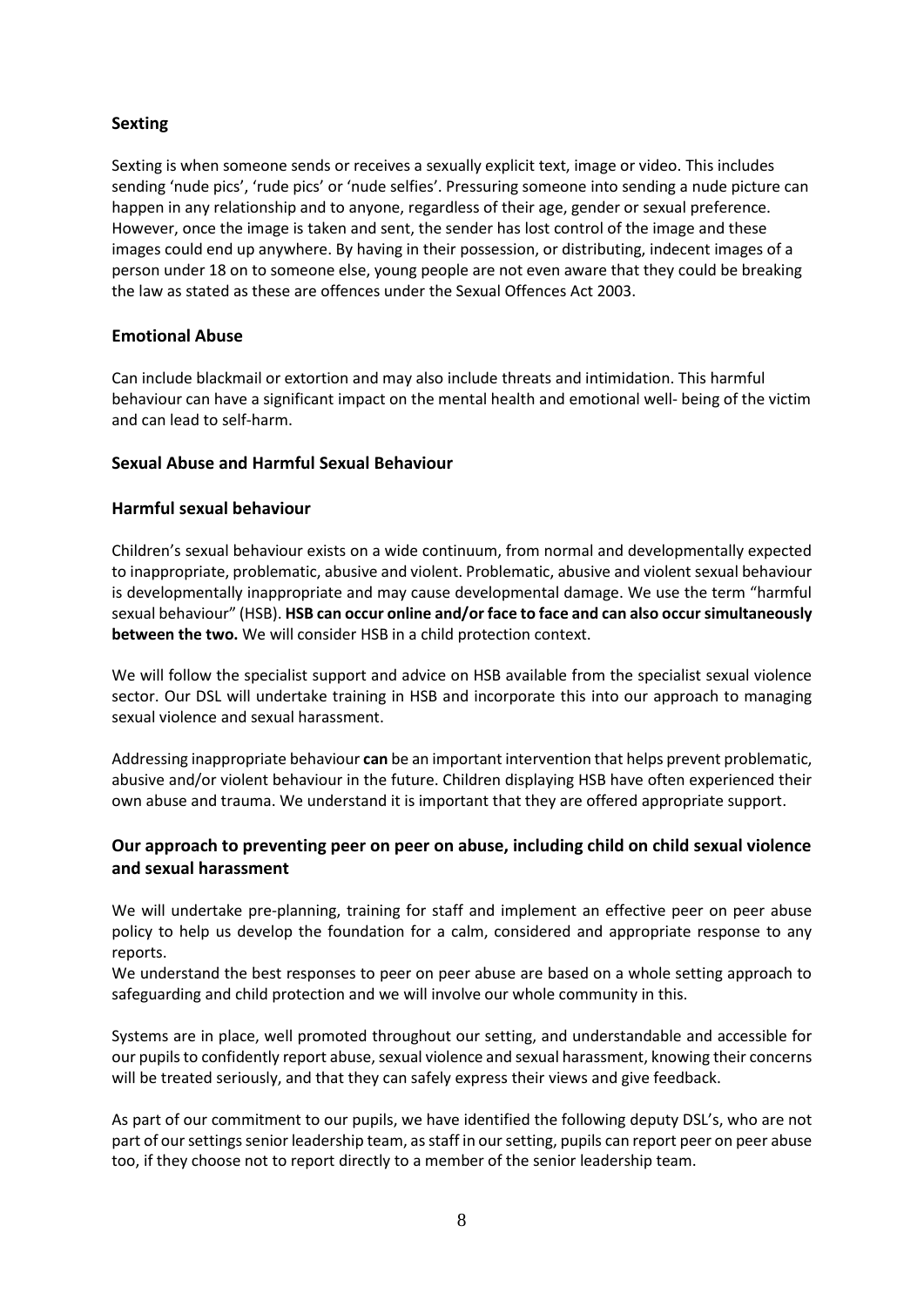All staff in our setting will undertake training in how to respond to peer on peer abuse, including reports of sexual violence or sexual harassment. Our DSL will undertake training to manage a report.

We accept the most effective preventative education programme will be through a whole setting approach that prepares pupils for life in modern Britain. Our setting will has a clear set of values and standards, and these will be upheld and demonstrated throughout all aspects of school life. This is underpinned by our behaviour policy and pastoral support system, and by our planned programme of evidence-based content delivered through the whole curriculum. Our programme is developed to be age and stage of development appropriate. The DSL will support teachers in their delivery of this part of our curriculum. We recognise good practice allows children an open forum to talk through things. Such discussions can lead to increased safeguarding reports. Children will be made aware of the processes to raise their concerns or make a report and how any report will be handled. This will include processes when they have a concern about a friend or peer. All staff are aware of how to support children and how to manage a safeguarding report from a child.

The DSL will consider if external support or intervention is necessary as part of our approach to sexual violence and sexual harassment. We recognise specialist organisations can offer a different perspective and expert knowledge.

#### **Sexual Exploitation**

This can include encouraging other young people to engage in inappropriate sexual behaviour or grooming and recruiting members of the peer group into being sexually exploited by other young people or adults. It can also include photographing or videoing other children performing indecent acts.

#### **Upskirting**

This typically involves taking a picture under a person's clothing without them knowing, with the intention of viewing their buttocks or genitals to obtain sexual gratification or cause the victim humiliation, distress or harm.

#### **Initiation/hazing type violence and rituals**

Hazing or initiation ceremonies refers to the practice of rituals, challenges, and other activities involving harassment, abuse or humiliation used as a way of initiating a person into a group. Hazing is seen in many different types of social groups, including gangs, sports teams and school groups. The initiation rites can range from relatively benign pranks, to protracted patterns of behaviour that rise to the level of abuse or criminal misconduct. Hazing may include physical or psychological abuse. It may also include nudity or sexual assault. Staff need to be alert to such behaviour and act in line with their child protection and behaviour policies.

Identifying a child who is being abused by their peers

The school will recognise that the signs that a child may be suffering from peer-on peer abuse can also overlap with signs indicating other types of abuse and can include:

- failing to attend school, disengaging from classes or struggling to carry out
- school related tasks to the standard ordinarily expected,
- physical injuries,
- experiencing difficulties with mental health and/or emotional wellbeing,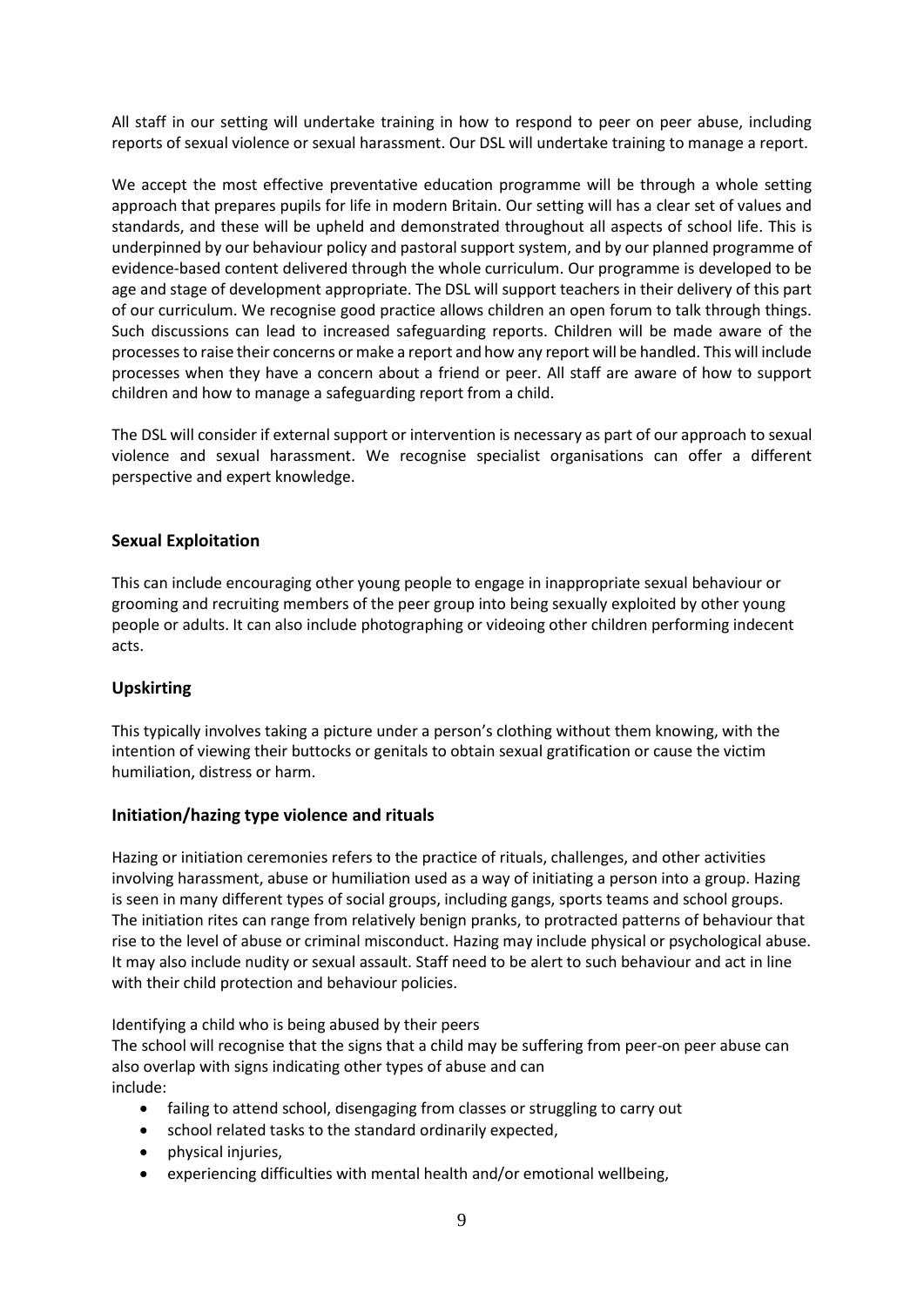- becoming withdrawn and/or shy; experiencing headaches, stomach aches,
- anxiety and/or panic attacks; suffering from nightmares or lack of sleep or
- sleeping too much,
- broader changes in behaviour including alcohol or substance misuse,
- changes in appearance and/or starting to act in a way that is not appropriate
- for the child's age
- abusive behaviour towards others

Abuse affects children very differently. The above list is not exhaustive, and the presence of one or more of these signs does not necessarily indicate abuse. The behaviour that children present with will depend on the context of their circumstances. Where a child exhibits any behaviour that is out of character or abnormal for his/her age, the school will consider whether an underlying concern is contributing to their behaviour including, whether the child is being harmed or abused by their peers.

#### **Procedure for Dealing with Allegations of Peer on Peer Abuse**

We will use the following guidance to assist in the managing of reports Sexual violence and sexual [harassment between children in schools and colleges: advice for governing bodies, proprietors, head](https://www.gov.uk/government/publications/sexual-violence-and-sexual-harassment-between-children-in-schools-and-colleges)  [teachers, principals, senior leadership teams and designated safeguarding leads.](https://www.gov.uk/government/publications/sexual-violence-and-sexual-harassment-between-children-in-schools-and-colleges)

It is our aim to always recognise, acknowledge and understand the scale of harassment and abuse. We aim to never downplay some behaviours related to abuse that can lead to a culture of unacceptable behaviour, an unsafe environment and in worst case scenarios a culture that normalises abuse leading to children accepting it as normal and not coming forward to report it.

Where necessary we will work with other professionals, agencies and partners in our response. This may include the TWSP partners, the relevant local authority children's social care departments, the police, the NSPCC, the Anti-Bullying Alliance and online services, such as The UK Safer Internet Centre, Internet Watch Foundation and Thinkuknow.

We recognise that children may not find it easy to tell staff about their abuse verbally. Children can show signs or act in ways that they hope adults will notice and react. In some cases, the victim may not make a direct report.

#### **The immediate response to a report**

If a member of staff thinks for whatever reason that a child may be at risk of or experiencing abuse by their peer(s), or that a child may be at risk of abusing or may be abusing their peer(s), they should discuss their concern with the DSL (or deputy) without delay.

We will reassure **all** victims that they are being taken seriously, regardless of how long it has taken them to come forward and that they will be supported and kept safe. Abuse that occurs online or outside of our setting will not be downplayed and will be treated equally seriously. We will never give a victim the impression that they are creating a problem by reporting peer on peer abuse, including sexual violence or sexual harassment. Nor will we make a victim feel ashamed for making a report.

When an allegation is made by a pupil against another student, or about a peer on peer incident they have witnessed or been a part of, members of staff should consider whether the complaint raises a safeguarding concern. If there is a safeguarding concern the Designated Safeguarding Lead (DSL) should be informed.

The member of staff will listen to the disclosure, using open language and demonstrate understanding without judgement. The school and the Designated Safeguarding Lead will also take account of the wider context in which the alleged incident(s) of peer on peer abuse took place, for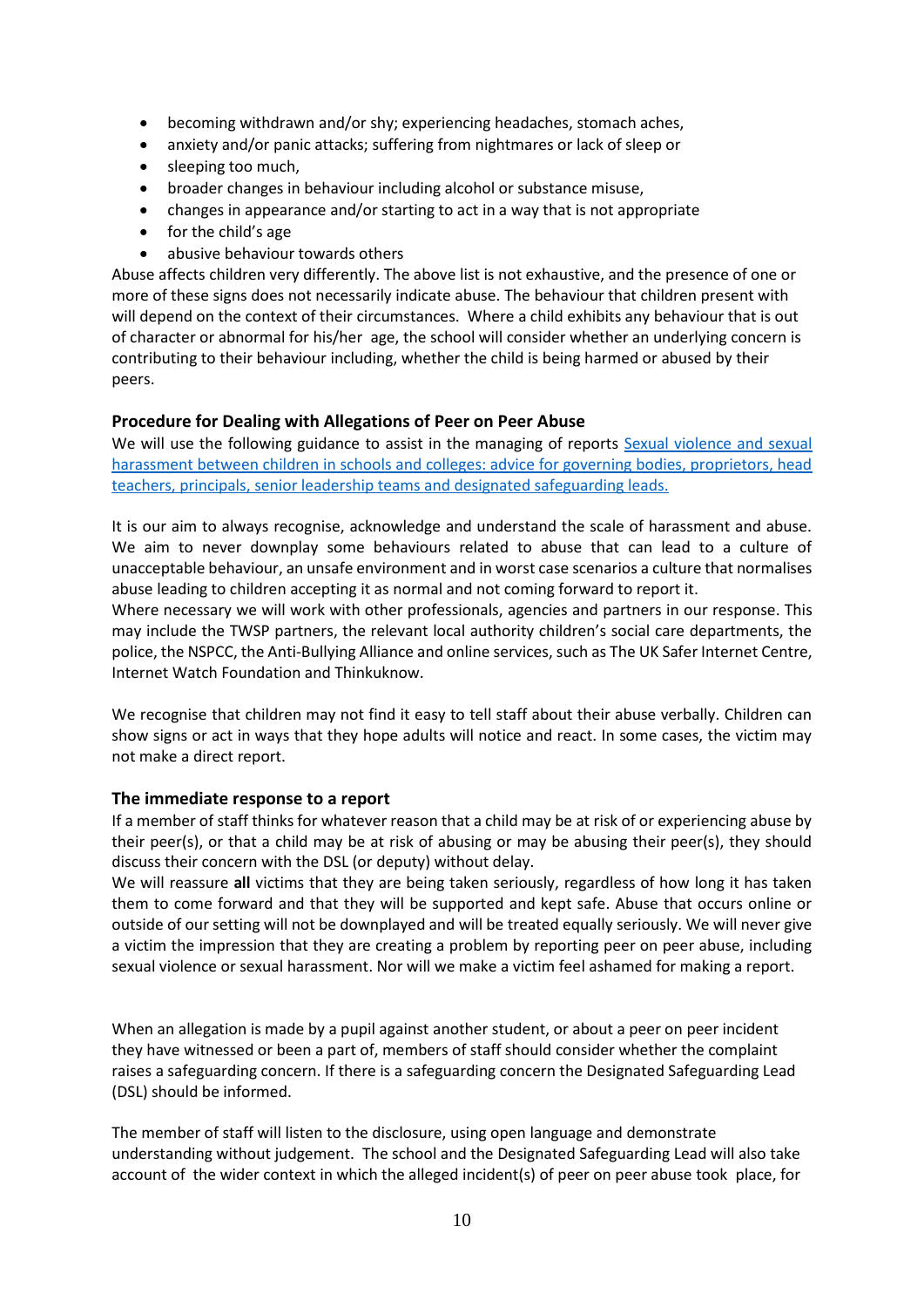example the physical environment of the school; route/travel to and from school; online environment and gender norms.

A factual record should be made of the allegation, but no attempt at this stage should be made to investigate the circumstances.

The Designated Safeguarding Lead should contact Family Connect to discuss the case. The Designated Safeguarding Lead will follow through the outcomes of the discussion and make a referral where appropriate.

If the allegation indicates that a potential criminal offence has taken place, the police will become involved.

Parents, of both/all the student/s concerned with the disclosure/allegation and the alleged victim/s, should be informed and kept updated on the progress of the referral.

The Designated Safeguarding Lead will make a record of the concern, the discussion and any outcome and keep a copy on Edware/ cpoms.

If the allegation highlights a potential risk to the school and the pupil, the school will follow the school's behaviour policy and procedures and take appropriate action.

In situations where the school considers a safeguarding risk is present, a risk assessment should be prepared along with a preventative, supervision plan.

The plan should be monitored and a date set for a follow-up evaluation with everyone concerned.

Where a disclosure or allegation indicates that indecent images of a child or children may have been shared online, the DSL will consider what line of action is to be taken in line with the Child Protection and E-safety policies and whether or not devices are to be confiscated, the police contacted, Family Connect informed and if the images have been uploaded to the internet what specialist help may be required for the images to be removed.

#### **Risk Assessment Peer on Peer Abuse**

When there has been a report of sexual violence, the DSL (or a deputy) will make an immediate risk and needs assessment. Where there has been a report of sexual harassment, the need for a risk assessment will be considered on a case-by-case basis, but as good practice should be completed. The risk and needs assessment should consider:

- the victim, especially their protection and support;
- whether there may have been other victims,
- the alleged perpetrator(s); and
- all the other children, (and, if appropriate, adult students and staff) at the school or college, especially any actions that are appropriate to protect them from the alleged perpetrator(s), or from future harms.

Risk assessments must be recorded (electronic - saved on Edaware/cpoms) and will be kept under review. At all times, we will be actively considering the risks posed to all of our pupils and students and put adequate measures in place to protect them and keep them safe.

The DSL (or a deputy) will engage with children's social care and specialist services as required. Where there has been a report of sexual violence, it is likely that professional risk assessments by social workers and or sexual violence specialists will be required. Our risk assessment is not intended to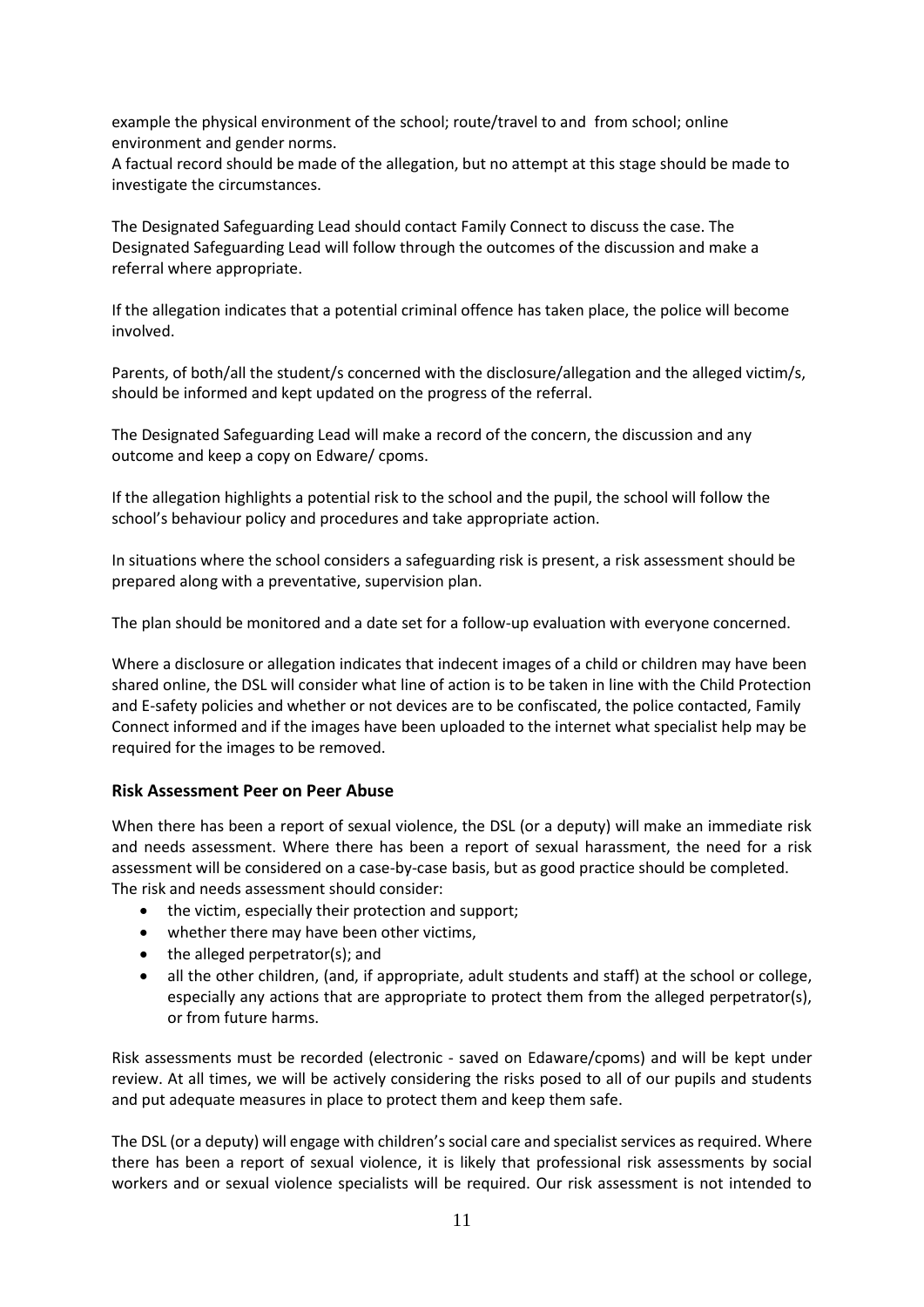replace the detailed assessments of expert professionals. Any such professional assessments will be used to inform our approach to supporting and protecting our pupils and students and updating our own risk assessment.

The DSL may use and consider the [TWSP Sexually harmful behaviour -](http://www.telfordsafeguardingboard.org.uk/lscb/downloads/file/38/sexually_harmful_behaviour_-_risk_assessment_tool) risk assessment tool.

#### **Action following a report of peer on peer abuse, including sexual violence and/or sexual harassment**

Our DSL (and deputies) have a complete safeguarding picture and they are the most appropriate people to advise on our initial response. Important considerations will include:

- the wishes of the victim in terms of how they want to proceed. This is especially important in the context of sexual violence and sexual harassment. Victims should be given as much control as is reasonably possible over decisions regarding how any investigation will be progressed and any support that they will be offered. This will however need to be balanced with our duty and responsibilities to protect other children;
- the nature of the alleged incident(s), including whether a crime may have been committed and/or whether HSB has been displayed;
- the ages of the children involved;
- the developmental stages of the children involved;
- any power imbalance between the children. For example, is the alleged perpetrator(s) significantly older, more mature or more confident? Does the victim have a disability or learning difficulty?;
- if the alleged incident is a one-off or a sustained pattern of abuse (sexual abuse can be accompanied by other forms of abuse and a sustained pattern may not just be of a sexual nature);
- that sexual violence and sexual harassment can take place within intimate personal relationships between peers;
- are there ongoing risks to the victim, other children, adult students or school or college staff; and,
- other related issues and wider context, including any links to child sexual exploitation and child criminal exploitation.

As always when concerned about the welfare of a child, all staff will act in the best interests of the child. In all cases, we will follow general safeguarding principles. Immediate consideration will be given as to how best to support and protect the victim and the alleged perpetrator(s) (and any other children involved/impacted).

The starting point regarding any report will always be that there is a zero tolerance approach to sexual violence and sexual harassment and it is never acceptable and it will not be tolerated.

As a matter of effective safeguarding practice, we will do all we reasonably can to protect the anonymity of any children involved in any report of sexual violence or sexual harassment, especially where a case is progressing through the criminal justice system.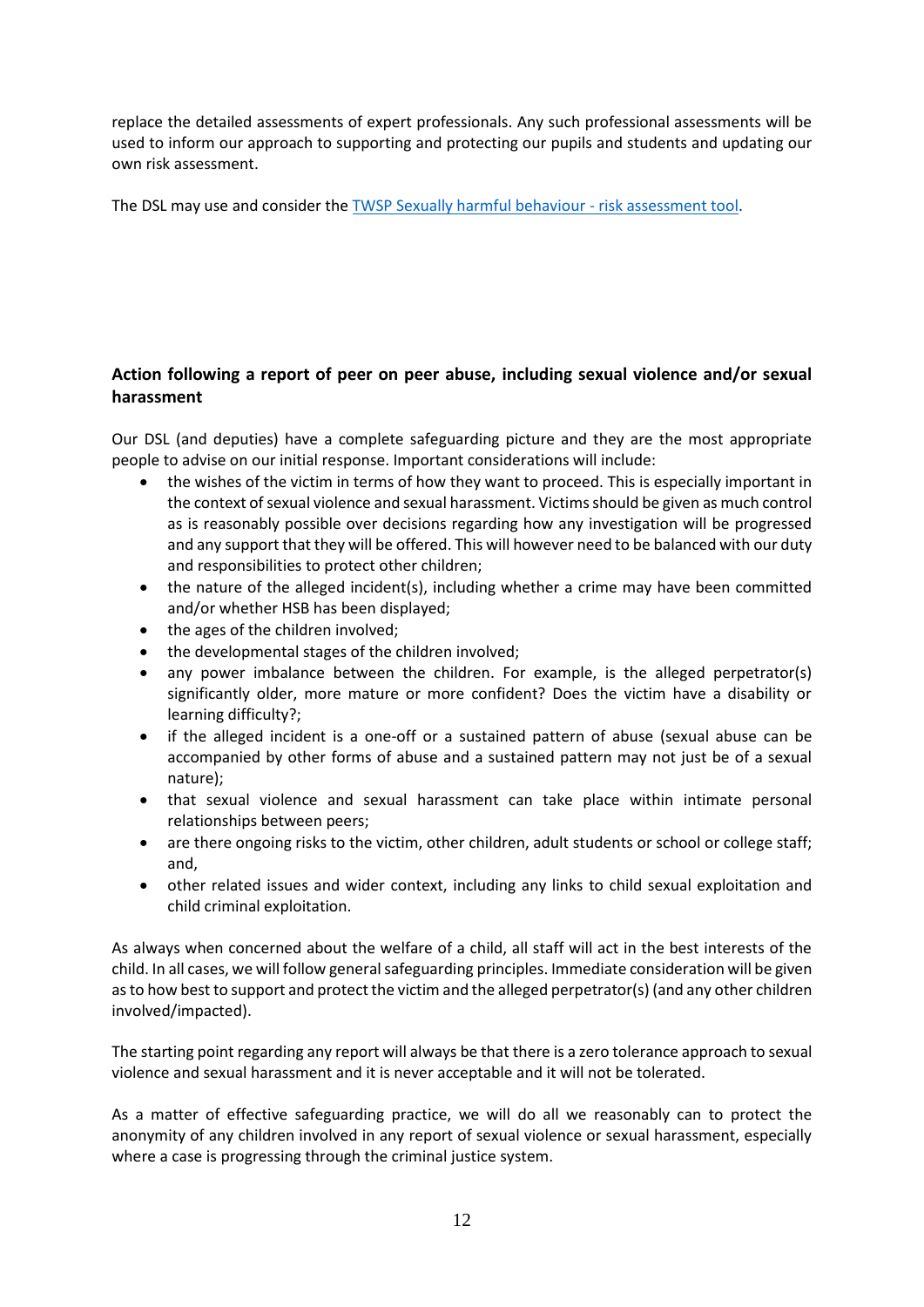#### **Options to manage the report**

When to inform the alleged perpetrator(s) will be a decision that will be carefully considered. Where a report is going to be made to children's social care and/or the police, then, as a general rule, we will speak to the relevant agency and discuss next steps and how the alleged perpetrator(s) will be informed of the allegations. However, as per general safeguarding principles, this does not and will not stop us taking immediate action to safeguard our children, where required.

We will regularly review our decisions and actions, consider our relevant policies and any lessons learnt. We will look out for potential patterns of concerning, problematic or inappropriate behaviour. Where a pattern is identified, we will decide on a course of action. Consideration will be given to whether there are wider cultural issues within our setting that enabled the inappropriate behaviour to occur and where appropriate extra teaching time and/or staff training could be delivered to minimise the risk of it happening again.

The DSL (or deputy) will use their professional judgement to: (a) assess the nature and seriousness of the alleged behaviour, and (b) determine whether it is appropriate for the alleged behaviour to be to be dealt with internally and, if so, whether any external specialist support is required.

In borderline cases the DSL (or deputy) may consult with Family Connect, and/or other relevant agencies on a no-names basis (where possible) to determine the most appropriate response.

Where the DSL (or deputy) considers or suspects that the alleged behaviour in question might be abusive or violent on a spectrum or where the needs and circumstances of the individual child/children in question might otherwise require it, the DSL (or deputy) will contact Family Connect or the local social care team for the child and/or the police immediately and, in any event, within 24 hours of the DSL (or deputy) becoming aware of the alleged behaviour. The DSL (or deputy) will discuss the concern(s) or allegation(s) with the agency and agree on a course of action, which may include:

- 1. manage internally;
- 2. early help;
- 3. referral to children's social care; and
- 4. reporting to the police.

**All** concerns, discussions, decisions, and reasons for decisions will be recorded (written or electronic).

If bail conditions are in place, we will consider what additional measures may be necessary to manage any assessed risk of harm that may arise within our setting.

There may be delays in any case that is being progressed through the criminal justice system. We will not wait for the outcome (or even the start) of a police investigation before protecting the victim, alleged perpetrator(s) and other children and adult students in the school or college. The DSL (or a deputy) will work closely with the police (and other agencies as required), to ensure any actions we take do not jeopardise the police investigation.

If a child is convicted or receives a caution for a sexual offence, we will update our risk assessment. We understand it is important that we ensure both the victim and alleged perpetrator(s) remain protected. Where cases are classified as "no further action" (NFA'd) by the police or Crown Prosecution Service, or where there is a not guilty verdict, we will continue to offer support to the victim and the alleged perpetrator(s).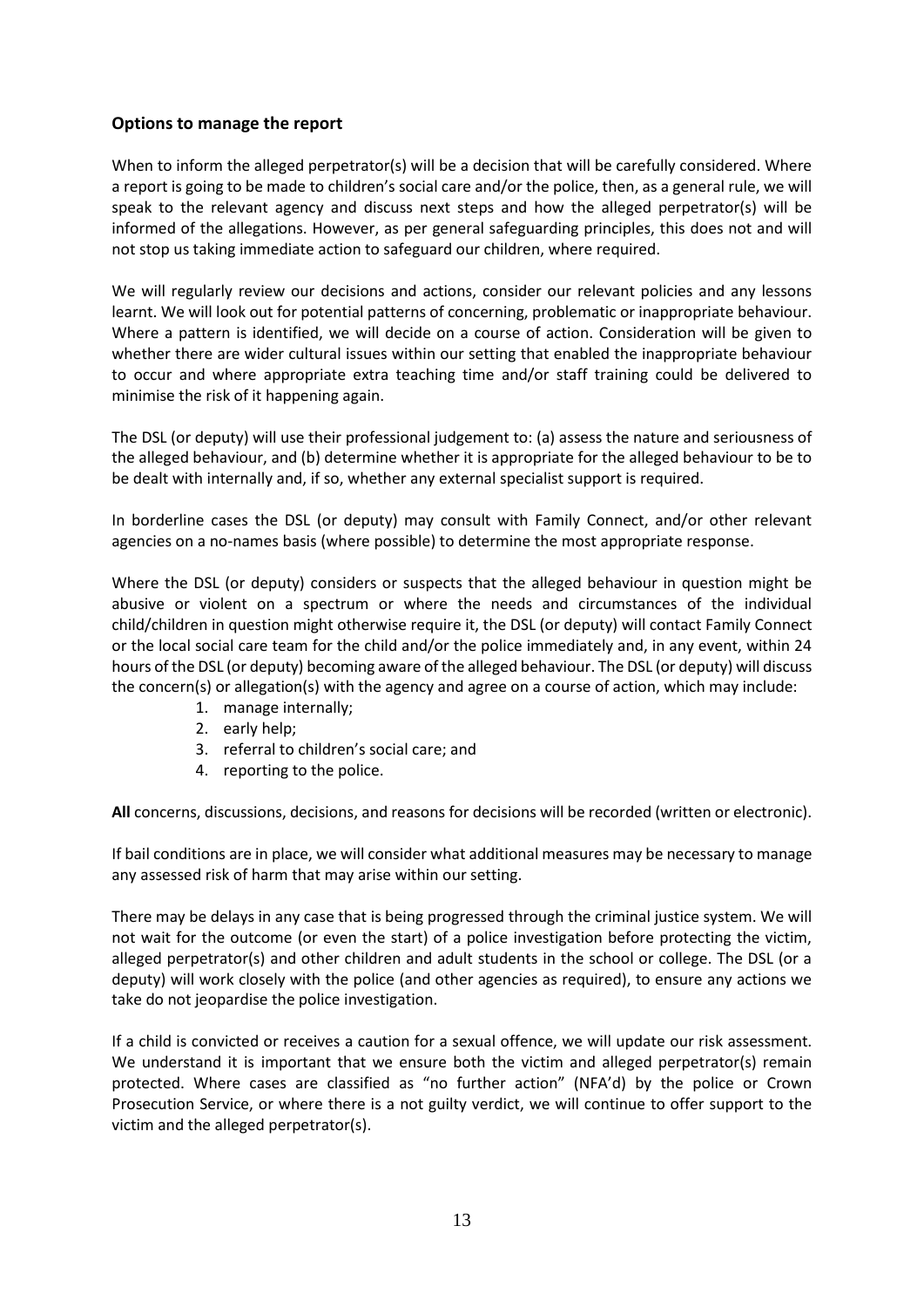If a report is determined to be unsubstantiated, unfounded, false or malicious, the DSL will consider whether the child and/or the person who has made the allegation is in need of help or may have been abused by someone else and this is a cry for help. In such circumstances, a referral to Family Connect or the relevant children's social care team may be appropriate. If a report is shown to be deliberately invented or malicious, we will consider whether any disciplinary action is appropriate against the individual who made it as per our own behaviour policy.

#### **Ongoing response to peer on peer abuse, including sexual violence or sexual harassment**

We will consider the principles based on effective safeguarding practice and to help shape any decisions regarding safeguarding and supporting the victim and the alleged perpetrator(s).

Victims may not talk about the whole picture immediately. It is essential that dialogue is kept open and encouraged. We will offer victims a designated trusted adult in our setting to talk about their needs.

A victim of sexual violence is likely to be traumatised and, in some cases, may struggle in a normal classroom environment. We will avoid any action that would have the effect of isolating the victim, in particular from supportive peer groups, there may be times when the victim finds it difficult to maintain a full-time timetable and may express a wish to withdraw from lessons and activities. This will be because the victim wants to, not because it makes it easier to manage the situation. If required, we will provide a physical space for victims to withdraw.

Whilst we will give all the necessary support to victims to remain in our setting, if the trauma results in the victim being unable to do this, alternative provision or a move to another setting will be considered to enable them to continue to receive suitable education. This will only be at the request of the victim (and following discussion with their parents or carers).

#### **Risk Assessment Template**

**\*A risk assessment should be completed for all cases relating to sexual violence or alleged sexual violence. Sexual violence is defined by the sexual offences act 2002 as "criminal acts: rape, assault by penetration and sexual assault".** 

**\*This risk assessment should be completed with reference to Keeping Children Safe In Education 2020, DFE Sexual Violence and Sexual Harassment in schools and colleges 2021**

| Aspects to consider | Risk (Consider     | <b>Risk Level</b> | Actions to  | Revised risk  |
|---------------------|--------------------|-------------------|-------------|---------------|
|                     | victim, alleged    | (High, Medium,    | reduce risk | level         |
|                     | perpetrator, other | Low)              |             | (High, Medium |
|                     | pupils and staff)  |                   |             | or low)       |
| What are the wishes |                    |                   |             |               |
| of the victim?      |                    |                   |             |               |
| What was the        |                    |                   |             |               |
| nature of the       |                    |                   |             |               |
| incident?           |                    |                   |             |               |
| Was it a crime?     |                    |                   |             |               |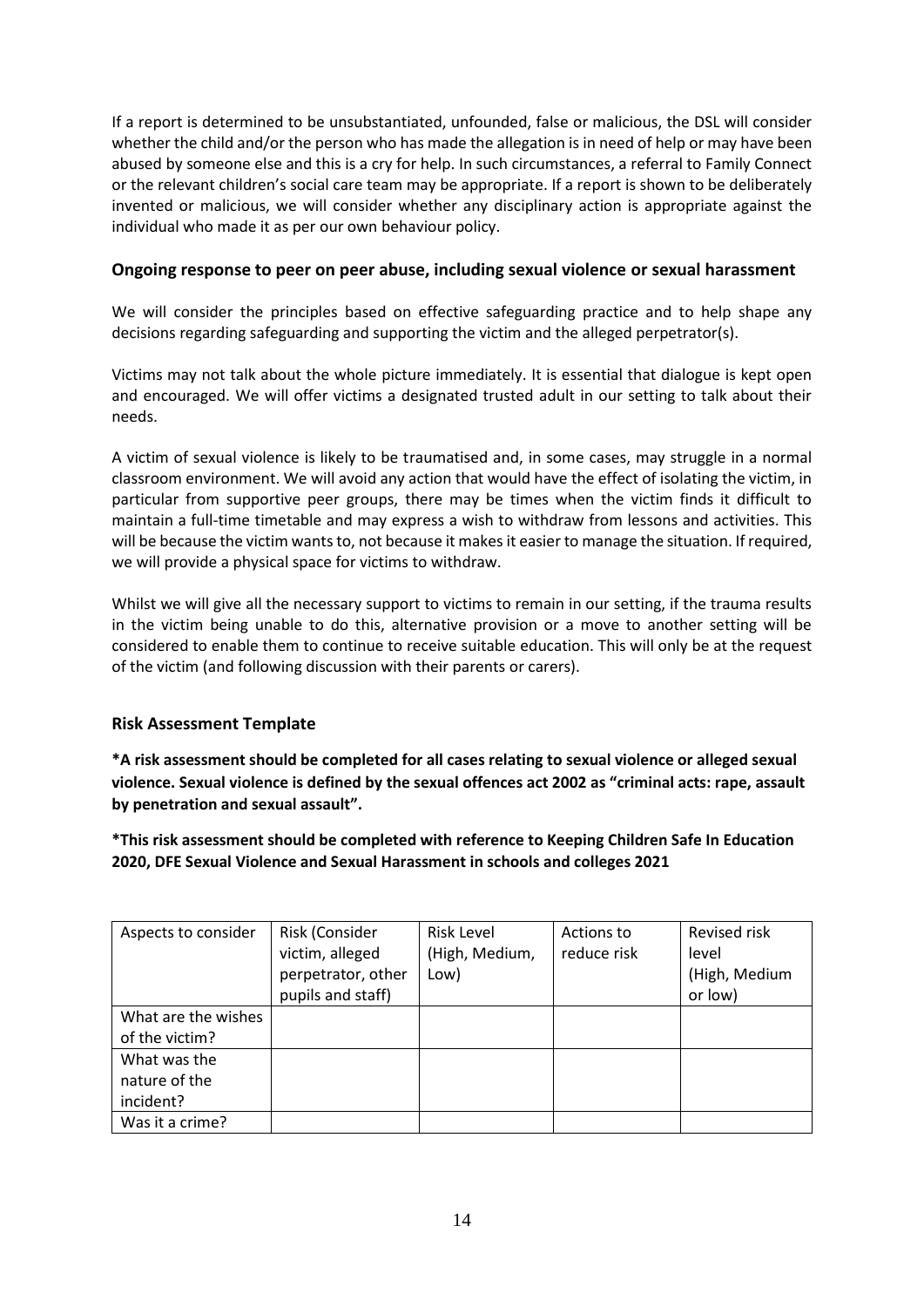| What are the ages     |  |  |
|-----------------------|--|--|
| of the children       |  |  |
|                       |  |  |
| involved?             |  |  |
| What are the          |  |  |
| developmental         |  |  |
| stages of the         |  |  |
| children involved?    |  |  |
| Consider the power    |  |  |
| balance between       |  |  |
| the victim and        |  |  |
| perpetrator - For     |  |  |
| example, is the       |  |  |
| alleged perpetrator   |  |  |
| significantly older,  |  |  |
| more mature or        |  |  |
| more confident?       |  |  |
| Does the victim       |  |  |
| have a disability or  |  |  |
| learning difficulty?  |  |  |
| Is the alleged        |  |  |
| incident one off or a |  |  |
| sustained pattern of  |  |  |
| abuse?                |  |  |
| Is it necessary to    |  |  |
| limit contact         |  |  |
| between the           |  |  |
| children involved?    |  |  |
| Refer to KCSiE and    |  |  |
| DFE guidance on       |  |  |
| sexual harassment     |  |  |
| and sexual violence   |  |  |
| in schools and        |  |  |
| colleges.             |  |  |
| Is there an actual or |  |  |
| perceived threat      |  |  |
| from the alleged      |  |  |
| perpetrator to the    |  |  |
| victim and/or         |  |  |
| others?               |  |  |
| Is either the victim  |  |  |
| or the alleged        |  |  |
| perpetrator at risk   |  |  |
| of physical harm as   |  |  |
| a result of this      |  |  |
| incident (for         |  |  |
| example, bullying or  |  |  |
| 'retribution' by      |  |  |
| peers)?               |  |  |
| Do they share         |  |  |
| classes?              |  |  |
|                       |  |  |